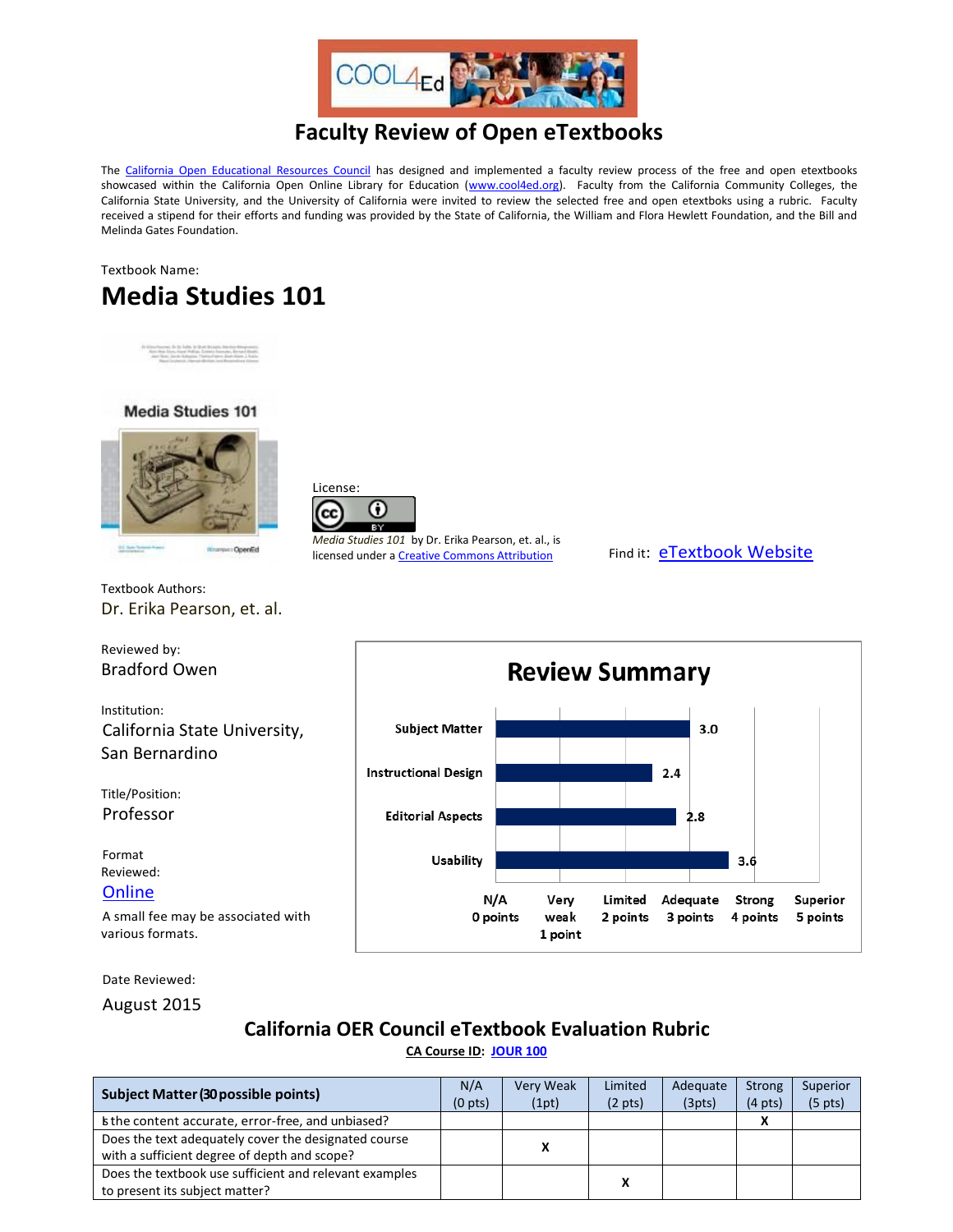| Does the textbook use a clear, consistent terminology to<br>present its subject matter?                                                                                                                                                                        |  |  |  |
|----------------------------------------------------------------------------------------------------------------------------------------------------------------------------------------------------------------------------------------------------------------|--|--|--|
| Does the textbook reflect current knowledge of the<br>subject matter?                                                                                                                                                                                          |  |  |  |
| Does the textbook present its subject matter in a<br>culturally sensitive manner? (e.g. Is the textbook free of<br>offensive and insensitive examples? Does it include<br>examples that are inclusive of a variety of races,<br>ethnicities, and backgrounds?) |  |  |  |

Total Points: 18 out of 30

Please provide comments on any aspect of the subject matter of this textbook:

- The textbook was written by a group of "academics and librarians across Australia and New Zealand" in a single weekend; fifteen authors are listed. Not surprisingly, the textbook reads more like a good-quality wiki than a strongly unified and complete work. It has 51 numbered and titled chapters, but most are two to three pages in length and so lack the depth to comprise a usable undergraduate textbook.
- Content tends to the critical/cultural, with the chapters organized into four sections: Reading Media Texts, Culture and Contexts, Production and Structures, and Audiences & Identity.
- Writing generally is of good quality, so the work could be useful as a supplementary or review source for the topics covered.
- One consideration for CA students is that examples are largely from New Zealand popular culture and so may not be familiar.
- Images: Limited in number, but appropriate
- Text bank: No

| Instructional Design (35 possible points)                   |                     | <b>Very Weak</b> | Limited           | Adequate<br>(3pts) | <b>Strong</b><br>$(4 \text{ pts})$ | Superior          |
|-------------------------------------------------------------|---------------------|------------------|-------------------|--------------------|------------------------------------|-------------------|
|                                                             | (0 <sub>pts</sub> ) | (1pt)            | $(2 \text{ pts})$ |                    |                                    | $(5 \text{ pts})$ |
| Does the textbook present its subject materials at          |                     |                  |                   |                    | X                                  |                   |
| appropriate reading levels for undergrad use?               |                     |                  |                   |                    |                                    |                   |
| Does the textbook reflect a consideration of different      |                     | x                |                   |                    |                                    |                   |
| learning styles? (e.g. visual, textual?)                    |                     |                  |                   |                    |                                    |                   |
| Does the textbook present explicit learning outcomes        |                     | x                |                   |                    |                                    |                   |
| aligned with the course and curriculum?                     |                     |                  |                   |                    |                                    |                   |
| Is a coherent organization of the textbook evident to the   |                     |                  |                   |                    | x                                  |                   |
| reader/student?                                             |                     |                  |                   |                    |                                    |                   |
| Does the textbook reflect best practices in the instruction |                     |                  |                   |                    |                                    |                   |
| of the designated course?                                   |                     |                  | x                 |                    |                                    |                   |
| Does the textbook contain sufficient effective ancillary    |                     |                  |                   |                    |                                    |                   |
| materials? (e.g. test banks, individual and/or group        |                     | x                |                   |                    |                                    |                   |
| activities or exercises, pedagogical apparatus, etc.)       |                     |                  |                   |                    |                                    |                   |
| Is the textbook searchable?                                 |                     |                  |                   |                    | x                                  |                   |

Total Points: 17 out of 35

Please provide comments on any aspect of the instructional design of this textbook:

- The work is mostly text with occasional images.
- Each short chapter ends with discussion questions.

| <b>Editorial Aspects (25 possible points)</b>                |                   | <b>Very Weak</b> | Limited           | Adequate | <b>Strong</b>     | Superior          |
|--------------------------------------------------------------|-------------------|------------------|-------------------|----------|-------------------|-------------------|
|                                                              | $(0 \text{ pts})$ | (1pt)            | $(2 \text{ pts})$ |          | $(4 \text{ pts})$ | $(5 \text{ pts})$ |
| Is the language of the textbook free of grammatical,         |                   |                  |                   |          | x                 |                   |
| spelling, usage, and typographical errors?                   |                   |                  |                   |          |                   |                   |
| Is the textbook written in a clear, engaging style?          |                   |                  |                   |          | X                 |                   |
| Does the textbook adhere to effective principles of          |                   |                  |                   |          |                   |                   |
| design? (e.g. are pages latid0out and organized to be        |                   |                  |                   |          |                   |                   |
| clear and visually engaging and effective? Are colors,       |                   | x                |                   |          |                   |                   |
| font, and typography consistent and unified?)                |                   |                  |                   |          |                   |                   |
| Does the textbook include conventional editorial             |                   |                  |                   |          |                   |                   |
| features? (e.g. a table of contents, glossary, citations and |                   |                  | x                 |          |                   |                   |
| further references)                                          |                   |                  |                   |          |                   |                   |
| How effective are multimedia elements of the textbook?       |                   |                  |                   |          |                   |                   |
| (e.g. graphics, animations, audio)                           |                   |                  | x                 |          |                   |                   |

Please provide comments on any editorial aspect of this textbook.